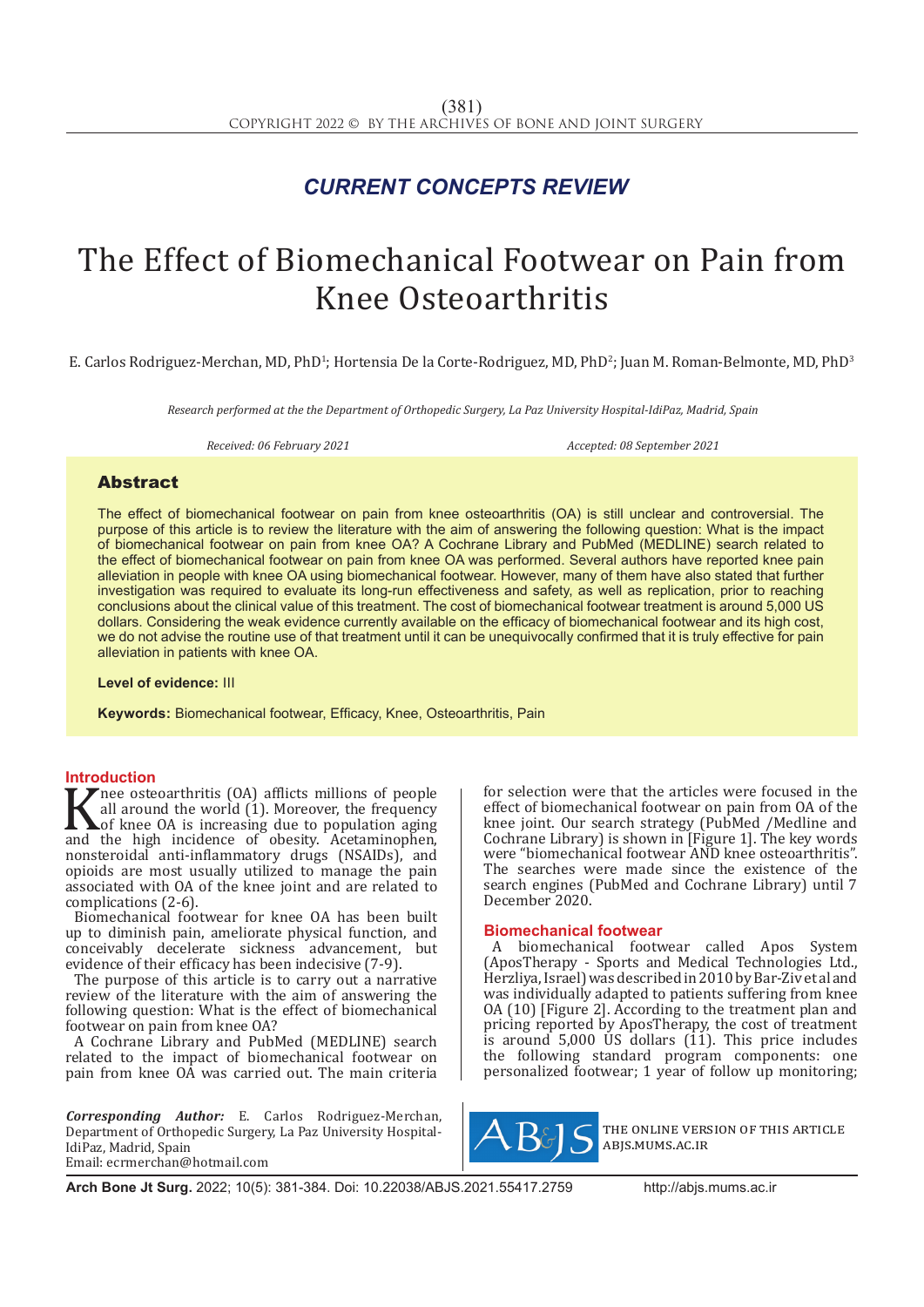

**Figure 1. Flow chart of our search strategy regarding the effect of biomechanical footwear on pain from knee osteoarthritis (OA).**

care from a qualified trained clinician; a personalized management program; five follow-up consultations; adjustments of elements of the device according to the clinical requirements at the follow-up consultations; and patient support services.

#### **Improvement of pain**

In 2010 Bar-Ziv et al reported a prospective controlled study on the impact of management with Apos System on the level of pain in patients with knee OA (10) [Figure 2]. Fifty-four patients with bilateral knee OA were enrolled to treatment (N=29) and control (N=25) groups. Patients were assessed before treatment, and at 4 weeks and 8 weeks. The biomechanical footwear used in this study was individually adapted to each patient in the treatment group. In the control group, an exactly identical foot platform was placed (so that the footwear could not be distinguished from the real footwear), but without the biomechanical structures of



**Figure 2. The Apos System iomechanical footwear (AposTherapy®) is shown (image taken from the Internet).**

the real biomechanical footwear: two convex-shaped components connected to the patient's feet [Figure 2]. One was placed under the hindfoot area and the other was placed under the forefoot area. The components were connected to the patient's foot utilizing a platform in the form of a shoe. The platform had an especially designed sole that involved two mounting rails that allowed flexible placing of each component under each area. Treatment included two stages, the first brought the knee to lessened pain alignment and the second applied perturbations while walking. In the *varus* knees (OA of the medial compartment) the component under the hindfoot was displaced laterally from the baseline location. This displaced the center of pressure in the foot laterally, therefore diminishing the amount of the adduction moment acting on the knee joint. This was performed until the patient reported exiguous ache when initial contact. The component under the forefoot was displaced medially from the baseline location until the patient reported exiguous ache during mid-stance. When the desirable alignment was accomplished, the patient reported instantaneous ache alleviation while walking. Perturbation was accomplished by walking on two convex shaped components that produced controlled instability in gait. Primary parameters were the Western Ontario and McMaster Osteoarthritis Index (WOMAC Index) (12) and the Aggregated Locomotor Function (ALF) assessment (13). After an 8-week followup, significant differences were observed between the two study groups. While in the control group the WOMAC (pain and function) and ALF did not improve, in the treatment group the average improvement in pain on the WOMAC scale was approximately 65%. The ALF scale improved on average by 31%. Bar-Ziv et al concluded that the biomechanical footwear was efficacious in diminishing pain and in patients with

THE ARCHIVES OF BONE AND JOINT SURGERY. ABJS.MUMS.AC.IR BIOMECHANICAL FOOTWEAR IN KNEE OSTEOARTHRITIS VOLUME 10. NUMBER 5. MAY 2022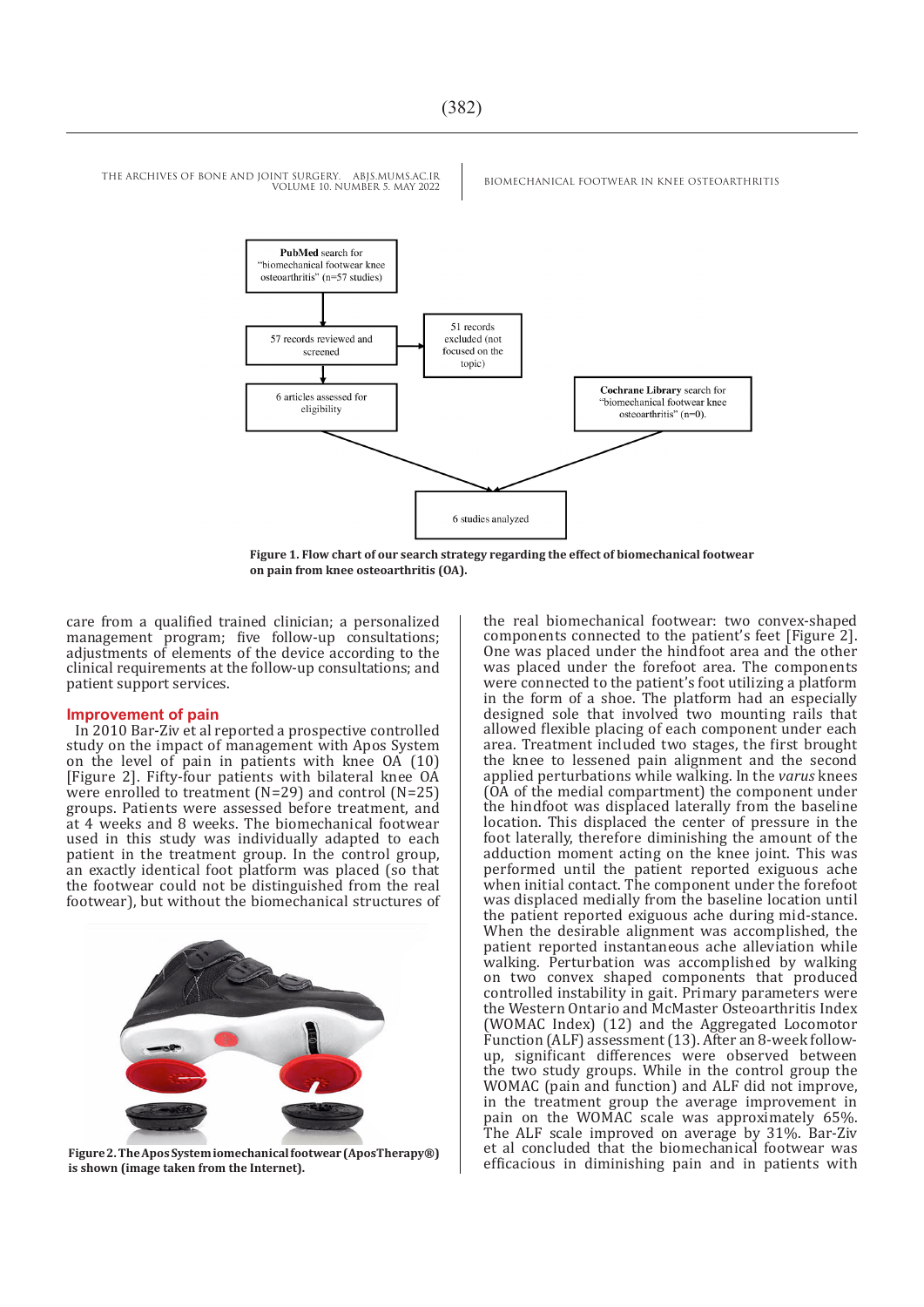THE ARCHIVES OF BONE AND JOINT SURGERY. ABJS.MUMS.AC.IR BIOMECHANICAL FOOTWEAR IN KNEE OSTEOARTHRITIS VOLUME 10. NUMBER 5. MAY 2022

#### knee OA (10).

In 2012 Drexler et al assessed efficacy of Apos System on pain, function and quality of life of patients with medial compartment knee OA (14). Six hundred and fifty-four patients were evaluated prior to and following 12 weeks of Apos System treatment. The biomechanical footwear ameliorated knee pain of patients with medial compartment knee OA. That was why Drexler et al advised that the Apos System should be included in the treatment of knee  $OA(14)$ .

In the Biomechanical Therapy for Osteoarthritis of the Knee (BIOTOK) randomized clinical trial reported in 2020 by Reichenbach et al analyzed the impact of Apos System on knee pain in patients with knee OA (treatment group) and compared it to a control group (15). They observed that the use of the Apos System improved the pain at 24 weeks of follow-up, compared to the control group. However, these authors stated that such improvement was of uncertain clinical importance and that their study had several notable limitations. That is why these authors stated that further investigation would be required to evaluate long-run effectiveness and safety, as well as replication, prior to reaching conclusions about the clinical value of the Apos System (15).

#### **Improvement of pain, function and quality of life**

In 2013 Bar-Ziv et al reported the long-run impacts of the Apos System in patients with

knee OA (two-year follow-up study) (16). A series of patients with painful knee OA was analyzed, divided into two groups comparable to each other before carrying out the treatment: the treatment group (biomechanical footwear) and the control group. WOMAC, ALF, Short Form-36 Health Survey (SF-36) and Knee Society Score (KSS) were evaluated. In the treatment group, an improvement of all scales was observed, which did not happen with the control group. At two-year followup, the treatment group exhibited significantly better results. The biomechanical footwear significantly diminished pain and ameliorated function and quality of life of patients with knee OA over the long run (16).

#### **Improvement of pain and gait parameters**

In 2014 Elbaz et al assessed the effect of the Apos System on the level of pain and gait patterns in a 58 patients suffering from bilateral medial compartment knee OA (17). All patients experienced a computerized gait test and were assessed by means of WOMAC and SF-36. The patients were assessed again 6 months after starting the treatment, and an improvement of all the gait parameters analyzed was observed. Knee pain was reduced by approximately 68% (17).

#### **Improvement of pain, function and quality of life and gait patterns**

In 2020 Miles and Greene reported a retrospective

analysis to assess the impact of treatment with the Apos System on subjective and objective parameters in patients with knee OA (18). Treatment with the biomechanical device led to a significant amelioration in gait patterns, pain, function and quality of life for patients suffering with knee OA. However, these authors stated that further studies in controlled settings were needed to confirm its clinical impact further. It seemed to produce an equivalent response between patients that had already been advised total knee arthroplasty (TKA) and those that had not been advised, thereby conceivably providing an alternative solution for these people. If these outcomes could be maintained in the longer run, it could theoretically postpone or even elude the necessity for TKA in many cases. The results of this study suggested that Apos System can ameliorate gait patterns, pain, function and quality of life (18).

There are several limitations in Bar-Ziv et al studies (10,16): low number of patients, all patients had a *varu*s knee alignment and the two groups were not randomized.

Drexler et al, and Elbaz et al studies were uncontrolled studies conducted by the manufacturers (14, 17).

The Miles and Greene study was a retrospective analysis of patients from the centers database and therefore had no control group (18).

Because of the limited number of randomized control trials (only one), it is not possible to make a definitive conclusion about the Apos System on knee joint pain caused by OA. Subsequently, a follow-up period of at least five years is needed because OA of the knee is a chronic disease.

No studies compared the Apos System with operative treatment such as high tibial osteotomy (HTO) or unicompartmental knee arthroplasty (UKA).

Although several authors have reported knee pain alleviation in people with knee OA using the Apos System, many of them have also stated that further investigation is required to evaluate long-run effectiveness and safety, as well as replication, prior to reaching conclusions about the clinical value of this treatment. Considering that and the high cost of the Apos System treatment, we do not advise its routine use until it can be unequivocally confirmed that it is truly effective in patients with OA of the knee joint.

E. Carlos Rodriguez-Merchan MD PhD1 Hortensia De la Corte-Rodriguez MD PhD2 Juan M. Roman-Belmonte MD PhD3 1 Department of Orthopedic Surgery, La Paz University Hospital-IdiPaz, Madrid, Spain 2 Department of Physical Medicine and Rehabilitation, La Paz University Hospital-IdiPaz, Madrid, Spain 3 Department of Physical Medicine and Rehabilitation, Cruz Roja San José and Santa Adela University Hospital, Madrid, Spain